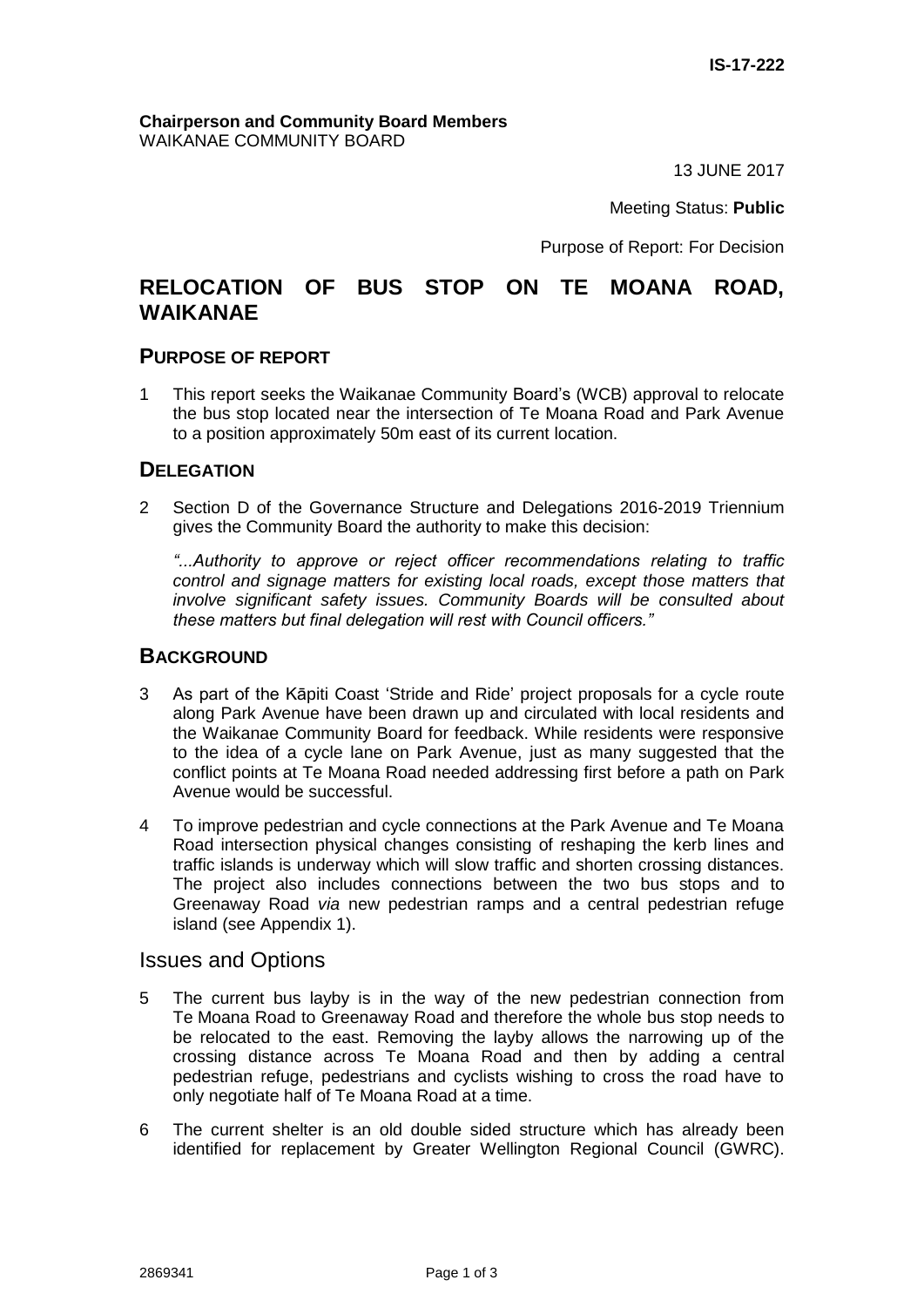GWRC will replace this with a brand new shelter which will then be placed adjacent to the stop once it has been relocated.

- 7 The repositioning of the bus stop has been considered for the effect on sightlines, road safety and the convenience of other road users including not only motorised vehicles but also pedestrians and cyclists. A review of the options at this location concluded that relocating the bus stop would be most suitable option and does not adversely affect sightlines, convenience or road safety.
- 8 To relocate a bus stop GWRC requires a resolution from the Council committee giving the authority and reason for doing so.

## **CONSIDERATIONS**

### Policy considerations

9 There are no policy implications in relation to the recommendation.

### Legal considerations

10 There are no legal considerations other than ensuring any new signs or roadmarkings are manufactured and installed in accordance with New Zealand Transport Agency (NZTA) Guidelines and New Zealand Parking.

## Financial considerations

- 11 The cost of the proposed line marking, new bus shelter pad and footpath can be accommodated in the 2016/2017 Stride & Ride programme budget.
- 12 The cost and implementation of changes to the bus stop signage and construction of the bus shelter are all met by GWRC.

### Tāngata whenua considerations

13 There are no issues relating to Tangata Whenua for consideration.

### **SIGNIFICANCE AND ENGAGEMENT**

### Degree of significance

14 This matter has a low level of significance under Council policy.

### Consultation already undertaken

- 15 Initial consultation was taken through letter drops to Park Avenue residents, the Waikanae Community Board, and through a stand at the Saturday Waikanae market. This gathered feedback on the cycle path proposals and identified the safety issues at Te Moana Road.
- 16 Once a safety improvement scheme had been designed further consultation then took place with GWRC who gave their full support and also agreed to provide a brand new slim line shelter. Residents at 1 Park Avenue and 209 Te Moana Road were contacted and had no objection to the changes and welcomed the safety improvements.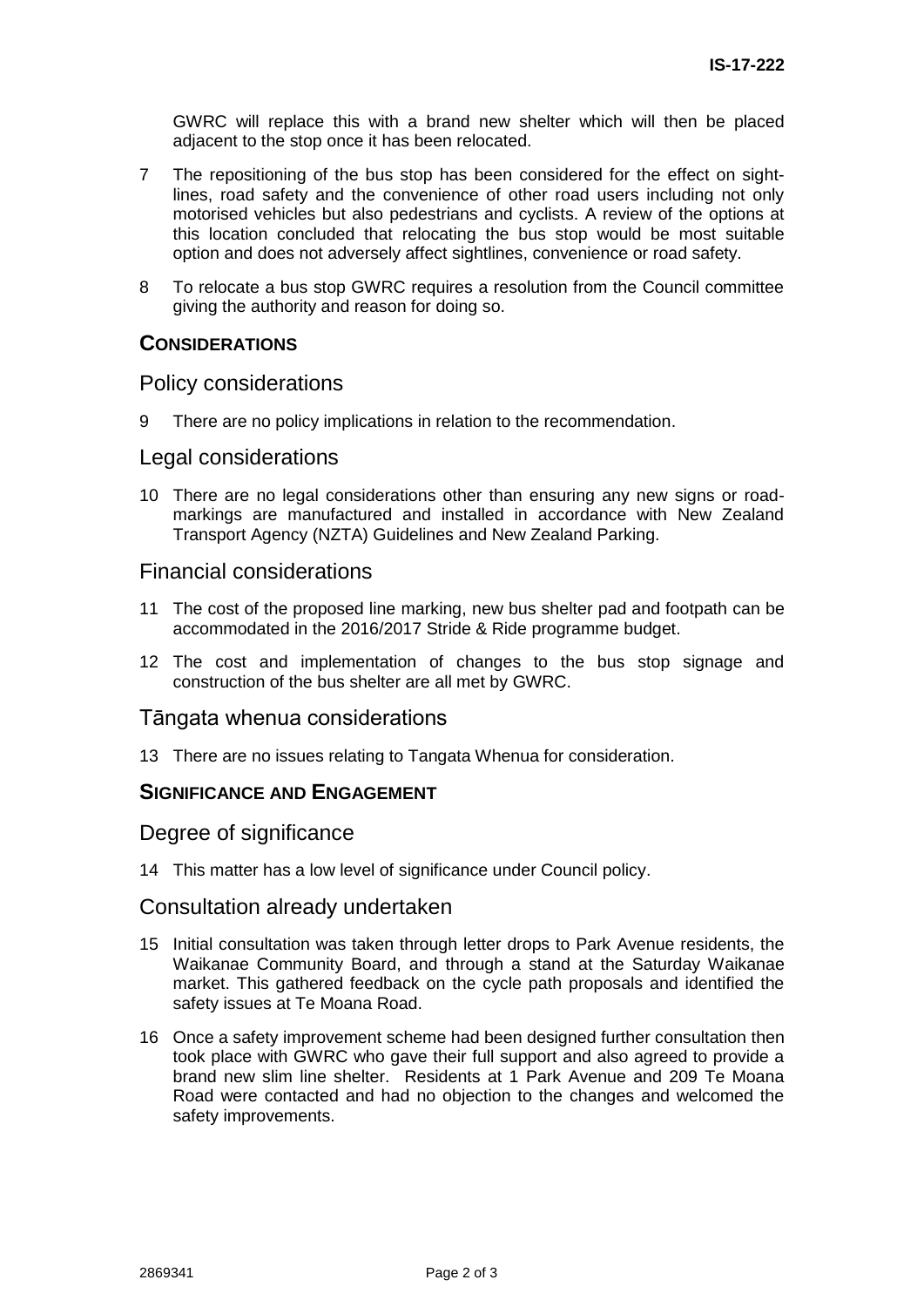## **Publicity**

17 A media release will be made in conjunction with Mana Coach Services to advertise the planned changes to the bus stop and give the public prior warning of any civil engineering works when the concrete pad is laid and the shelter constructed.

# **RECOMMENDATIONS**

18 That the Waikanae Community Board recommends to Council that it approves the relocation of Bus Stop 1566, Te Moana Road from its current position outside number 1 Park Avenue to a position 50 metres east, outside number 209 Te Moana Road.

| <b>Report prepared by</b> | <b>Approved for submission</b> | <b>Approved for submission</b> |
|---------------------------|--------------------------------|--------------------------------|
|                           |                                |                                |

**Traffic Engineer** 

Gary Adams **Kevin Currie** Sean Mallon<br> **Traffic Engineer Group Manager Croup Manager Regulatory Services**

**Group Manager Infrastructure Services**

## **ATTACHMENT**

Appendix 1: Plan of Proposed Bus Stop and Shelter Location